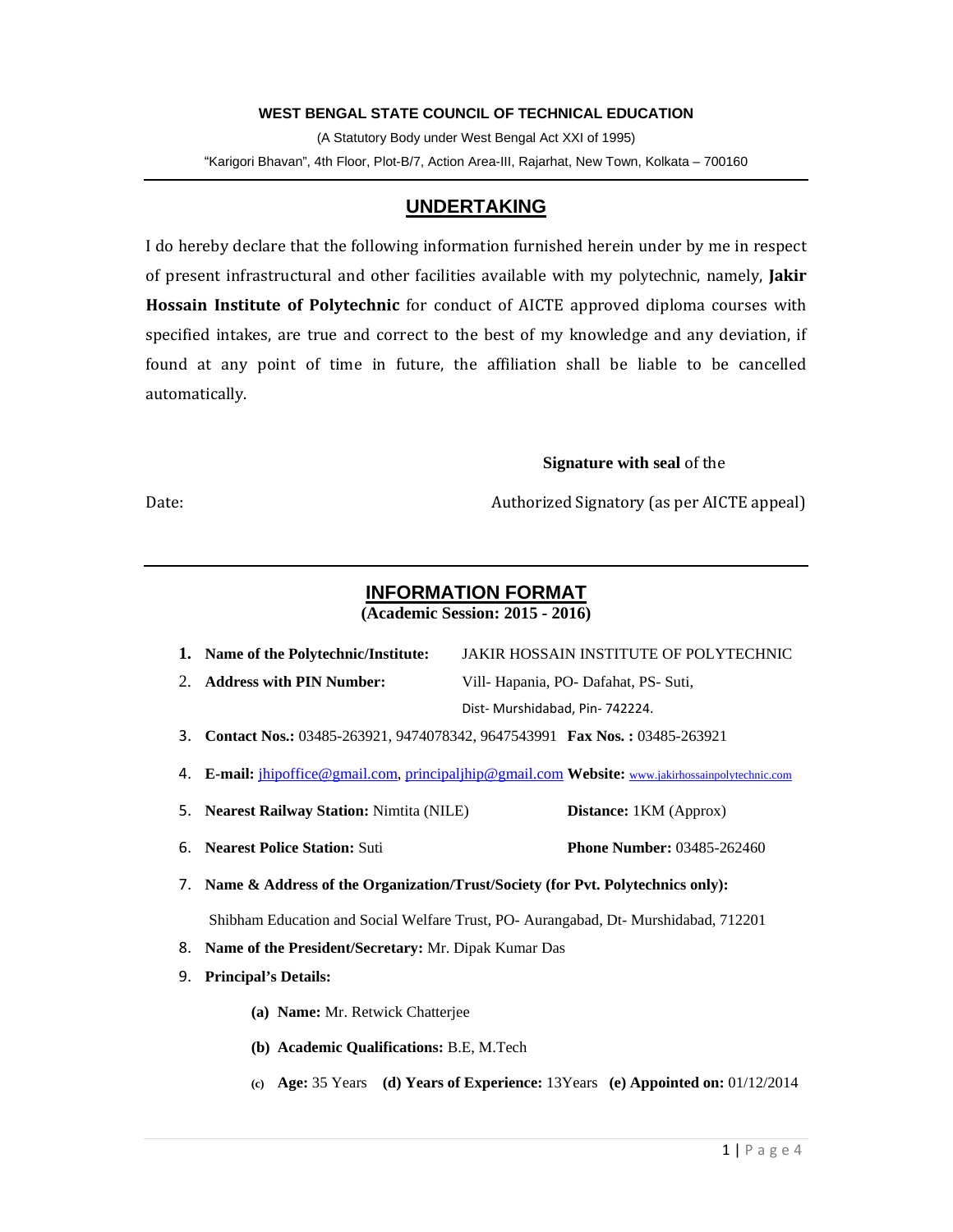# 10. **Ongoing Academic Programme:**

# **(a) Course Details:**

| Sl.No.         | <b>Branch</b><br>Code | Shift | <b>Approved Intake</b><br>$(2014-15)$ | Number of<br><b>Regular Faculties</b> | <b>Remarks</b> (New<br>branch/Increase in<br>Intake/Closure) |
|----------------|-----------------------|-------|---------------------------------------|---------------------------------------|--------------------------------------------------------------|
| $\mathbf{1}$   | <b>CST</b>            | 1ST   | 60                                    | 6                                     | <b>Extension of Approval</b>                                 |
| $\overline{2}$ | <b>ETC</b>            | 1ST   | 60                                    | 6                                     | <b>Extension of Approval</b>                                 |
| 3              | <b>CE</b>             | 1ST   | 60                                    | 6                                     | <b>Extension of Approval</b>                                 |
| 4              | <b>ME</b>             | 1ST   | 60                                    | 6                                     | <b>Extension of Approval</b>                                 |
| 5              | EE                    | 1ST   | 60                                    | 6                                     | <b>Extension of Approval</b>                                 |

# **(b)** Faculty Details : [If required, separate list may be attached, signed by the authority with seal]

| Sl<br>No.        | <b>Branch</b><br>Code | <b>Name of the Regular Teacher</b> | <b>Years of</b><br>Exp | Date of<br>Joining | Contact<br><b>Mobile No</b> | <b>Gross Monthly</b><br>Salary (Rs.) |
|------------------|-----------------------|------------------------------------|------------------------|--------------------|-----------------------------|--------------------------------------|
| 1                |                       |                                    |                        |                    |                             |                                      |
|                  | CST                   | Mr. Retwick Chatterjee             | 13                     | 01/12/2014         | 9647543991                  | 35000                                |
| $\overline{2}$   |                       |                                    |                        |                    |                             |                                      |
|                  | <b>CST</b>            | Mr. Abhijit Majumder               | 5                      | 01/07/2013         | 9830286809                  | 18590                                |
| 3                |                       |                                    |                        |                    |                             |                                      |
|                  | <b>CST</b>            | Mrs. Nibedita Ghosh                | $\overline{2}$         | 01/07/2013         | 9477435741                  | 18590                                |
| 4                |                       |                                    |                        |                    |                             |                                      |
| 5                | <b>CST</b>            | Mr. Angshuman Pandey               | $\boldsymbol{2}$       | 10/02/2013         | 9474721637                  | 18590                                |
|                  |                       |                                    |                        |                    |                             |                                      |
| 6                | <b>CST</b>            | Mr. Dipayan Das                    | .5                     | 02/02/2015         | 9153294143                  | 18590                                |
|                  | <b>CST</b>            | <b>Miss Privanka Chatterjee</b>    | $\cdot$ 5              | 02/02/2015         | 9434853596                  | 18590                                |
| $\overline{7}$   |                       |                                    |                        |                    |                             |                                      |
|                  | CE                    | Mr. Oliul Islam                    | $\boldsymbol{2}$       | 01/07/2013         | 8116255534                  | 18590                                |
| 8                |                       |                                    |                        |                    |                             |                                      |
|                  | CЕ                    | Mr. Abhishek Das                   | $\mathbf{1}$           | 01/08/2014         | 7501140152                  | 18590                                |
| $\boldsymbol{9}$ |                       |                                    |                        |                    |                             |                                      |
|                  | CE                    | Miss Swati Saha                    | $\mathbf{1}$           | 01/07/2014         | 8900277462                  | 18590                                |
| 10               |                       |                                    |                        |                    |                             |                                      |
|                  | CE                    | Mr. Abdur Rahaman                  | $\boldsymbol{2}$       | 01/06/2013         | 9800257003                  | 18590                                |
| 11               |                       |                                    |                        |                    |                             |                                      |
|                  | CE                    | <b>Miss Poulami Pramanik</b>       | .5                     | 02/02/2015         | 8900607148                  | 18590                                |
| 12               |                       |                                    |                        |                    |                             |                                      |
|                  | CE                    | Mr. Dampi Gurung                   | $\mathbf{.5}$          | 02/02/2015         | 9093470417                  | 18590                                |
| 13               |                       |                                    |                        |                    |                             |                                      |
| 14               | EE                    | Mr. Imran Ali                      | 1                      | 01/08/2014         | 8436104203                  | 18590                                |
|                  | EE                    | Mr. Zeshan Ali                     | $\mathbf{1}$           | 01/07/2014         | 9609129349                  | 18590                                |
| 15               |                       |                                    |                        |                    |                             |                                      |
|                  | EE                    | <b>Sk Mustofa Kamal</b>            | $\overline{2}$         | 01/06/2013         | 9775890364                  | 18590                                |
| 16               |                       |                                    |                        |                    |                             |                                      |
|                  | EE                    | Mr. Arijit Roy                     | $\mathbf{.5}$          | 02/02/2015         | 9434674786                  | 18590                                |
| 17               |                       |                                    |                        |                    |                             |                                      |
|                  | EЕ                    | Mr. Samit Kumar Pal                | .5                     | 02/02/2015         | 9475666400                  | 18590                                |
| 18               |                       |                                    |                        |                    |                             |                                      |
|                  | EE                    | Mr. Wasim Hossain                  | $\mathbf{1}$           | 01/08/2014         | 9732999948                  | 18590                                |
| 19               |                       |                                    |                        |                    |                             |                                      |
|                  | <b>ETC</b>            | Miss Manisha Debnath               | 2                      | 01/06/2013         | 8159838577                  | 18590                                |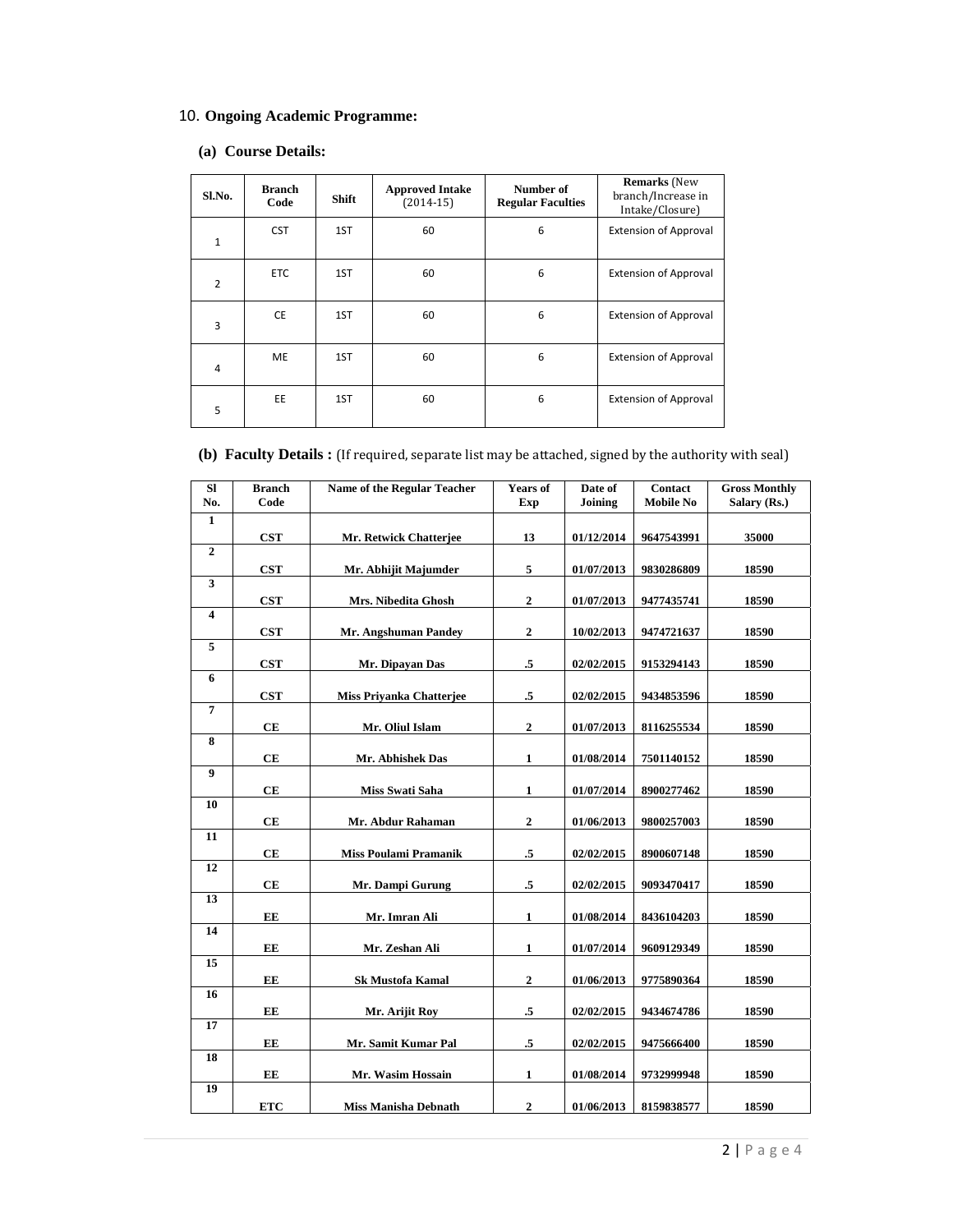| <b>ETC</b> | <b>Miss P Pallavi Rao</b>   | $\overline{2}$ | 01/07/2013 | 9883359298 | 18590 |
|------------|-----------------------------|----------------|------------|------------|-------|
|            |                             |                |            |            |       |
| <b>ETC</b> | <b>Mr. Murselim Hossain</b> | $\overline{2}$ | 01/06/2013 | 9851590788 | 18590 |
|            |                             |                |            |            |       |
| <b>ETC</b> | Mr. Sandipan Chatterjee     | $\overline{2}$ | 01/06/2013 | 7501421911 | 18590 |
|            |                             |                |            |            |       |
| <b>ETC</b> | <b>Sk Asifuddin</b>         | .5             | 02/02/2015 | 9593503884 | 18590 |
|            |                             |                |            |            |       |
| <b>ETC</b> | Mr. Arnab Majumder          | 3              | 02/02/2015 | 9733868232 | 18590 |
|            |                             |                |            |            |       |
| MЕ         | Mr. Kalyan Saha             | 1              | 01/08/2014 | 7407518401 | 18590 |
|            |                             |                |            |            |       |
| МE         | Mr. Mijanur Islam           | 2              | 01/06/2013 | 8942055199 | 18590 |
|            |                             |                |            |            |       |
| MЕ         | Mr. Pallab Sarkar           | $\overline{2}$ | 01/06/2013 | 9333805370 | 18590 |
|            |                             |                |            |            |       |
| MЕ         | Mr. Abhishek Mondal         | .5             | 02/02/2015 | 9163282707 | 16900 |
|            |                             |                |            |            |       |
| MЕ         | Mr. Sandip Ghosh            | .5             | 02/02/2015 | 9775014127 | 16900 |
|            |                             |                |            |            |       |
| ME         | Mr. Kalyan Mondal           | 2              | 01/06/2013 | 9143708145 | 18590 |
|            |                             |                |            |            |       |

# **11. Details of Infrastructural facilities:**

# **(a) Available Class Rooms:**

| <b>Branch Code</b> | <b>No of Rooms</b> | <b>Total Seating Capacity</b> | <b>Size</b> | <b>Remarks</b>     |
|--------------------|--------------------|-------------------------------|-------------|--------------------|
| CЕ                 |                    | 180                           | 224.86sqm   | AS PER AICTE NORMS |
| EЕ                 |                    | 180                           | 215.27sqm   | AS PER AICTE NORMS |
| ME                 |                    | 180                           | 212.06sqm   | AS PER AICTE NORMS |
| <b>ETC</b>         |                    | 180                           | 217.14sqm   | AS PER AICTE NORMS |
| <b>CST</b>         |                    | 180                           | 203.54sqm   | AS PER AICTE NORMS |

#### **(b) Available Laboratories:**

| <b>Branch Code</b> | No of Laboratories available | Available no of Exp setup | <b>Remarks if any</b> |
|--------------------|------------------------------|---------------------------|-----------------------|
| CЕ                 |                              | 20                        | AS PER AICTE NORMS    |
| EE                 |                              | 25                        | AS PER AICTE NORMS    |
| ME                 |                              | 25                        | AS PER AICTE NORMS    |
| <b>ETC</b>         |                              |                           | AS PER AICTE NORMS    |
| CST                |                              | 150Computers              | AS PER AICTE NORMS    |

### **(c) Library Details:**

| Dept. Name | <b>Total Number of Books available</b> | <b>Books issued per student</b> |
|------------|----------------------------------------|---------------------------------|
|            | 007                                    |                                 |
|            | 830                                    |                                 |
| MЕ         | 1304                                   |                                 |
| ETC        | 953                                    |                                 |
| חרות       |                                        |                                 |

#### **12. Mandatory Requirements:**

| Sl. No.      | <b>Facilities</b>                                                             | <b>Availability</b> | <b>Size/Number</b> |
|--------------|-------------------------------------------------------------------------------|---------------------|--------------------|
|              |                                                                               | (Yes/No)            | (as applicable)    |
|              | Stand Alone Language Laboratory                                               | Yes                 |                    |
| $\mathbf{2}$ | Potable Water supply and outlets for<br>drinking water at strategic locations | Yes                 |                    |
| 3            | <b>Electric Supply</b>                                                        | <b>Yes</b>          | NA                 |
|              | <b>Backup Electric Supply</b>                                                 | Yes                 |                    |
| 5            | Sewage Disposal                                                               | <b>Yes</b>          | <b>NA</b>          |
| 6            | Telephone and Fax                                                             | <b>Yes</b>          |                    |
|              | Xerox Machine                                                                 | Yes                 |                    |
| 8            | Vehicle Parking                                                               | Yes                 |                    |